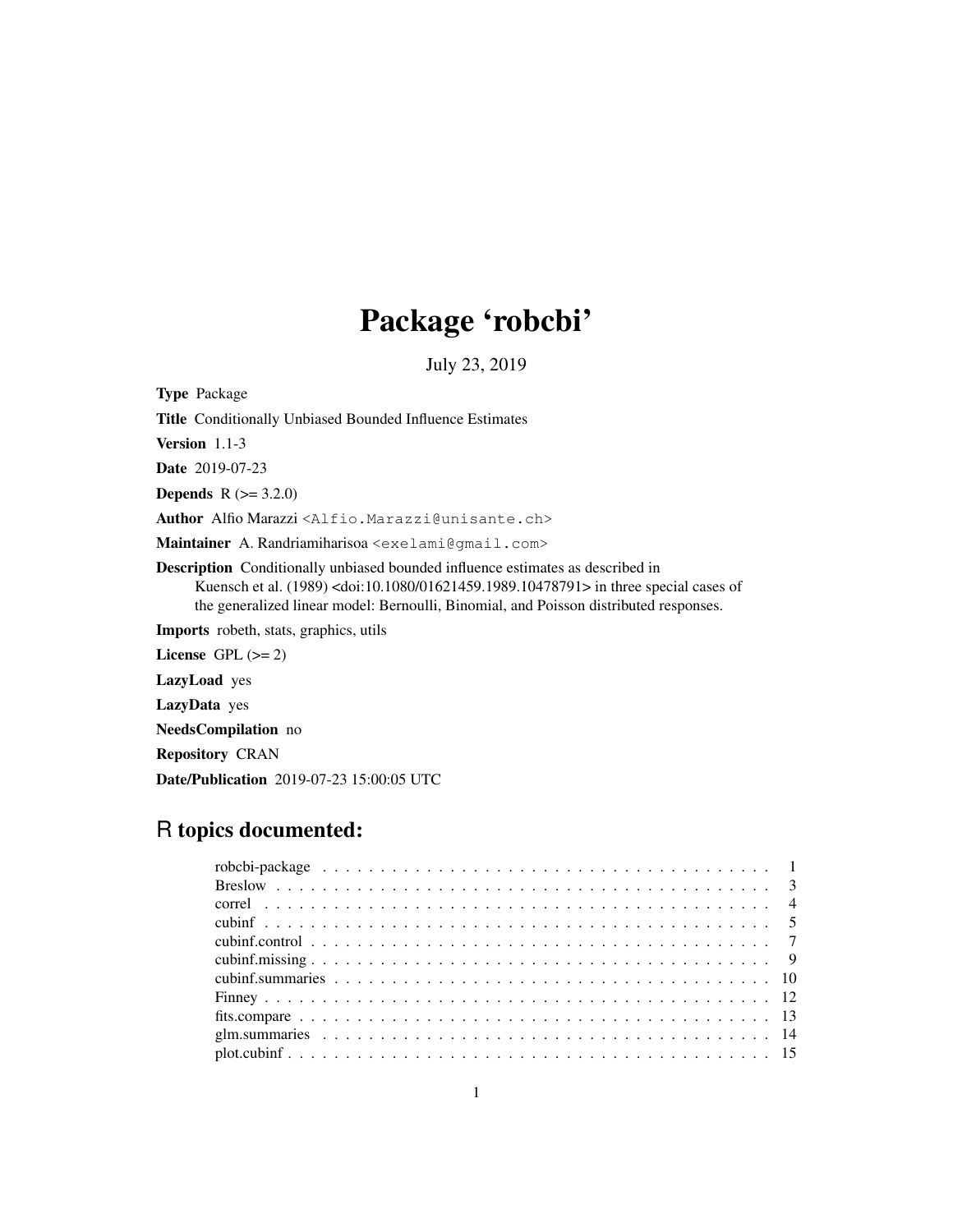robcbi-package *Robust Fit for Discrete Generalized Linear Model*

# Description

Conditionally unbiased bounded influence estimates as described in Kuensch et al. (1989) in three special cases of the Generalized Linear Model: Bernoulli, Binomial, and Poisson distributed responses.

#### Details

| Package: | cubinf     |
|----------|------------|
| Version: | 1.0        |
| Date:    | 2013-07-04 |
| License: | $GPL (=2)$ |

#### Author(s)

A. Marazzi <Alfio.Marazzi@chuv.ch>

Maintainer: A. Randriamiharisoa <Alex.Randriamiharisoa@chuv.ch>

# References

Kuensch, H.R., Stefanski L.A., Carroll R.J. (1989). Conditionally unbiased bounded-influence estimation in general regression models, with application to generalized linear models. Journal of the American Statistical Association, 84, 460-466.

Marazzi, A. (1993). Algorithms, Routines, and S-functions for robust Statistics. Chapman and Hall, New York.

```
library(robcbi)
# First example
data(Finney)
Vol <- Finney$Vol; Rate <- Finney$Rate; Resp <- Finney$Resp
## Not run:
plot(Vol, Rate, type="n")
points(Vol[Resp==0],Rate[Resp==0],pch=5, cex=1.2)
points(Vol[Resp==1],Rate[Resp==1],pch=16,cex=1.2)
```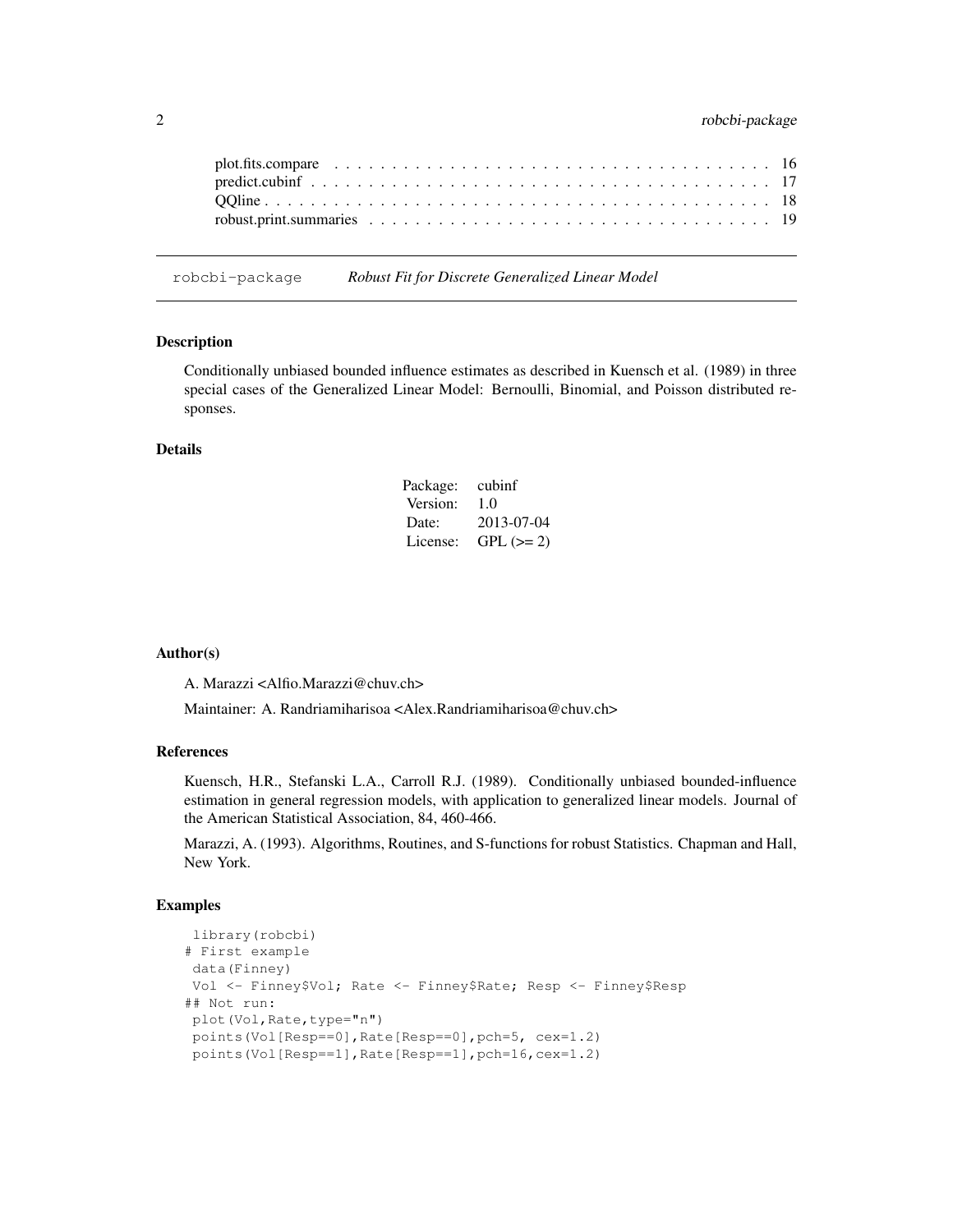#### Breslow 3

```
## End(Not run)
lVol <-log(Vol); lRate <- log(Rate)
z.glm <- glm(Resp~lVol+lRate,family=binomial)
summary(z.glm)
z.cub <- glm(Resp~lVol+lRate,family=binomial,method="cubinf", ufact=3.2)
summary(z.cub)
weights(z.cub)
## Not run:
plot(z.cub, smooth=TRUE, ask=TRUE)
## End(Not run)
comp <- fits.compare(z.glm,z.cub)
comp
## Not run:
plot(comp)
## End(Not run)
# Second example
data(Breslow)
## Not run:
help(Breslow)
## End(Not run)
y = Breslow$sumY
x1 = Breslow$Age10
x2 = Breslow$Base4
x3 = rep(0, length(y))x3[Breslow$Trt=="progabide"] = 1
x4 = x2 \cdot x3CBA = glm(y-x1+x2+x3+x4, family=poisson, method=cubinf,ufact=3.2)## Not run:
plot(CBA,num=5)
## End(Not run)
weights(CBA)
#
# compute the $R_n^2$ statistic (Section 2.5) to compare CBA
# with a reduced model with three variables:
#
CBA.read = update(CBA, \ldots -x3-x4)np = 5 # number of parameters of the full model
nq = 3 # number of parameters of the reduced model
CVR = covar(CBA)
CFF = coef(CBA)
K22 = CVR[ (nq+1):np, (nq+1):np]cff = as.matrix(CFF[(nq+1):np])Rn2 = t(cff)%*%solve(K22)%*%cff
Rn2
```
Breslow *Breslow Data*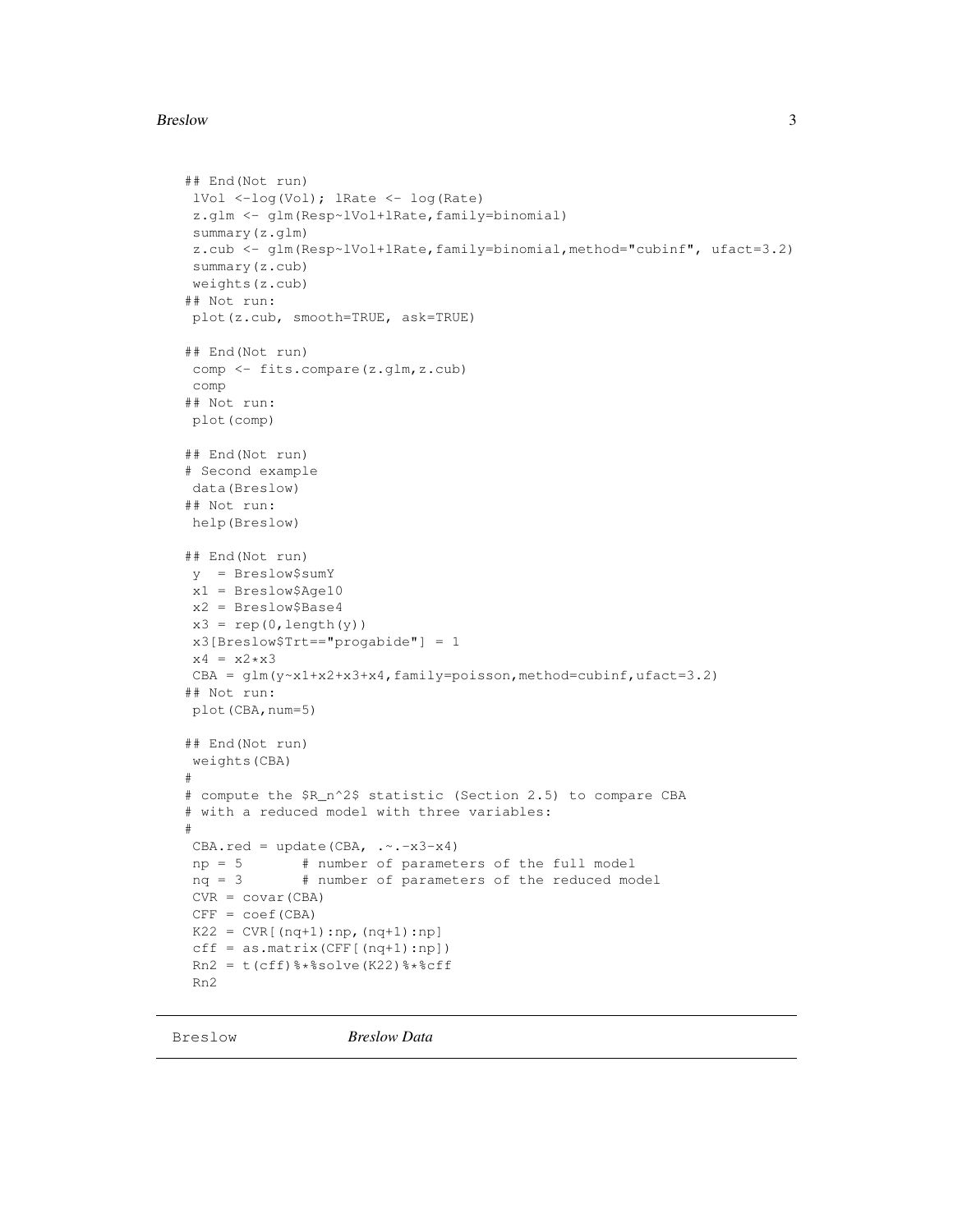Patients suffering from simple or complex partial seizures were randomized to receive either the antiepileptic drug progabide or a placebo. At each of four successive postrandomization clinic visits, the number of seizures occuring over the previous two weeks was reported.

#### Usage

```
data(Breslow)
```
#### Format

A data frame with 59 observations and the following 4 variables

Trt The treatment: a factor with levels "placebo" and "progabide".

sumY An integer value, the sum of seizures during the 1st, 2nd, 3rd and 4th two week periods.

Age10 Age divided by 10.

Base4 The eight-week baseline seizure count divided by 4.

#### References

Breslow, N. E., and Clayton, D. G. (1993), "Approximate Inference in Generalized Linear Mixed Models," Journal of the American Statistical Association, Vol. 88, No. 421, pp. 9-25.

Thrall, P. F., and Vail, S. C. (1990), "Some Covariance Models for Longitudinal Count Data With Overdispersion," Biometrics, Vol. 46, pp. 657-671.

#### Examples

```
library(robcbi)
data(Breslow)
y <- Breslow$sumY
x1 <- Breslow$Age10
x2 <- Breslow$Base4
x3 \leftarrow rep(0, length(y))x3[Breslow$Trt=="progabide"] <- 1
```
correl *Generic functions for objects of classes "glm" and "cubinf"*

#### Description

Correlation and covariance matrix of the parameter estimates, rank, scale estimate, and weights.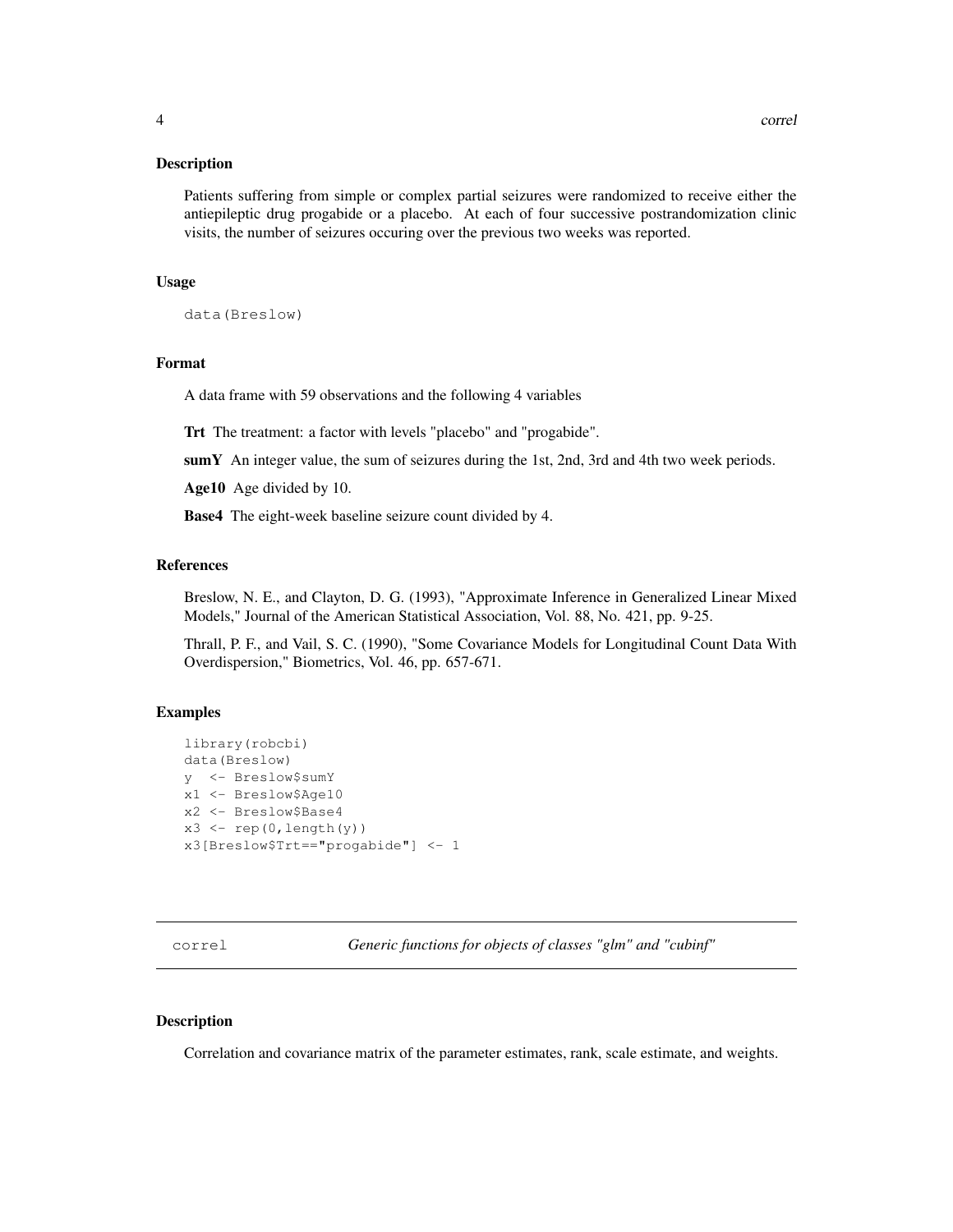#### cubinf 5

# Usage

```
correl(object, t1 = 1e-10)
covar(object)
Rank(object)
rscale(object)
weights(object)
```
# Arguments

| object | An object inheriting from class "glm" or "cubinf".        |
|--------|-----------------------------------------------------------|
| tl     | Tolerance for a scale factor (denominator) close to zero. |

# Details

The generic functions coef, residuals, fitted, formula, deviance, rscale, covar, correl, weights, Rank can be used to extract elements from an object returned by glm.

# See Also

The model fitting function glm

#### Examples

```
library(robcbi)
data(Finney)
Vol <- Finney$Vol; Rate <- Finney$Rate; Resp <- Finney$Resp
lVol <-log(Vol); lRate <- log(Rate)
z.cub <- glm(Resp~lVol+lRate,family=binomial,method="cubinf", ufact=3.2)
correl(z.cub)
covar(z.cub)
Rank(z.cub)
rscale(z.cub)
weights(z.cub)
```
cubinf *Conditionally unbiased bounded influence estimates of discrete Generalized Linear Models*

#### Description

Conditionally unbiased bounded influence estimates as described in Kuensch et al. (1989) in three special GLM cases: Bernoulli, Binomial, and Poisson distributed responses. The result is an object of class "cubinf".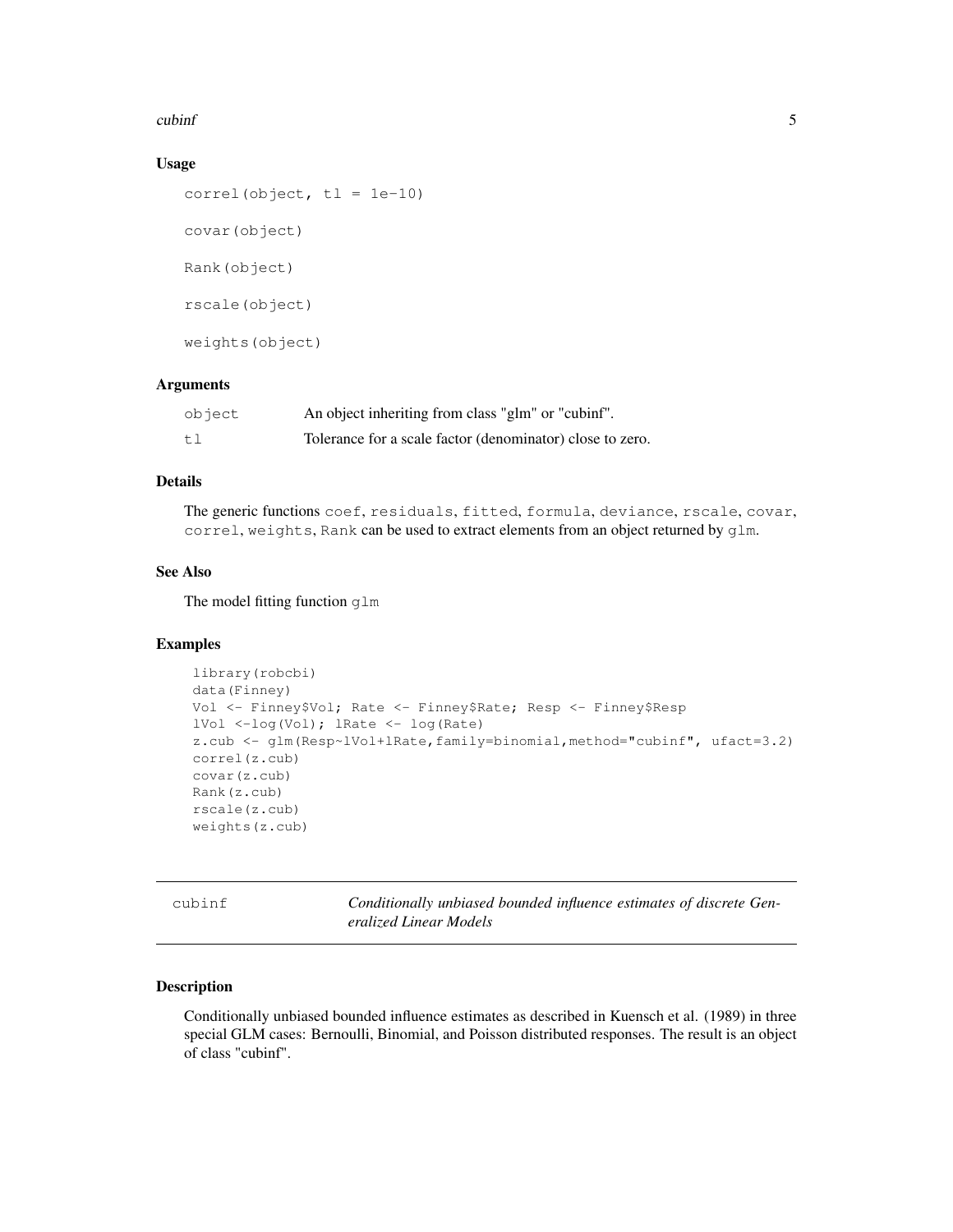#### 6 cubinf

#### Usage

```
cubinf(x, y, weights = NULL, start=NULL, etastart=NULL, mustart=NULL,
      offset = NULL, family = binomial(), control = cubinf.control(...),
      intercept = FALSE, ...)
```
#### Arguments

| X         | Vector or matrix of explanatory variable(s). Columns represent variables and<br>rows are observations.                                                                                                                                                                                                                                                        |
|-----------|---------------------------------------------------------------------------------------------------------------------------------------------------------------------------------------------------------------------------------------------------------------------------------------------------------------------------------------------------------------|
| У         | Vector of observed responses. In the case of Binomial responses, y is a two col-<br>umn matrix: the 1st column contains the number of successes, the 2nd column<br>the number of failures. The Bernoulli case, is treated as a special Binomial case.<br>However, the response y is a categorical variable (not a matrix with two colums)<br>with two levels. |
| weights   | Optional weigths for weighted regression. Components must be non negative<br>integers.                                                                                                                                                                                                                                                                        |
| start     | Starting values for the parameters in the linear predictor. Not used but required<br>for compatibility with the glm function.                                                                                                                                                                                                                                 |
| etastart  | Starting values for the linear predictor. Not used but required for compatibility<br>with the glm function.                                                                                                                                                                                                                                                   |
| mustart   | Starting values for the vector of means. Not used but required for compatibility<br>with the glm function.                                                                                                                                                                                                                                                    |
| offset    | Optional offset added to the linear predictor.                                                                                                                                                                                                                                                                                                                |
| family    | A family object. Only two options are available for cubinf: 'family=binomial()'<br>and 'family=poisson()'.                                                                                                                                                                                                                                                    |
| control   | A list of control parameters for the numerical algorithms. See cubinf.control for<br>the possible control parameters and their defaults.                                                                                                                                                                                                                      |
| intercept | Logical flag: if TRUE, an intercept term is added to the model.                                                                                                                                                                                                                                                                                               |
| $\cdots$  | Further named control arguments as singular ok or qr out used in the case where<br>the x matrix is singular.                                                                                                                                                                                                                                                  |

# Details

The initial values of the coefficients (theta), the matrix A and the bias correction c are computed using the ROBETH subroutine GINTAC (Marazzi, 1993). Then an initial covariance matrix (for the convergence criterion) is computed by means of the ROBETH subroutines GFEDCA and KTASKW. Finally, the main algorithm (subroutine GYMAIN) alternates between improving values of - theta, for fixed A and c (theta-step, subroutine GYTSTP), - c, for fixed theta and A (c-step, subroutine GYCSTP), - A, for fixed theta and c (A-step, subroutine GYASTP).

For the different available options see the function cubinf.control.

# Value

A list with the following components:

coefficients Coefficient estimates.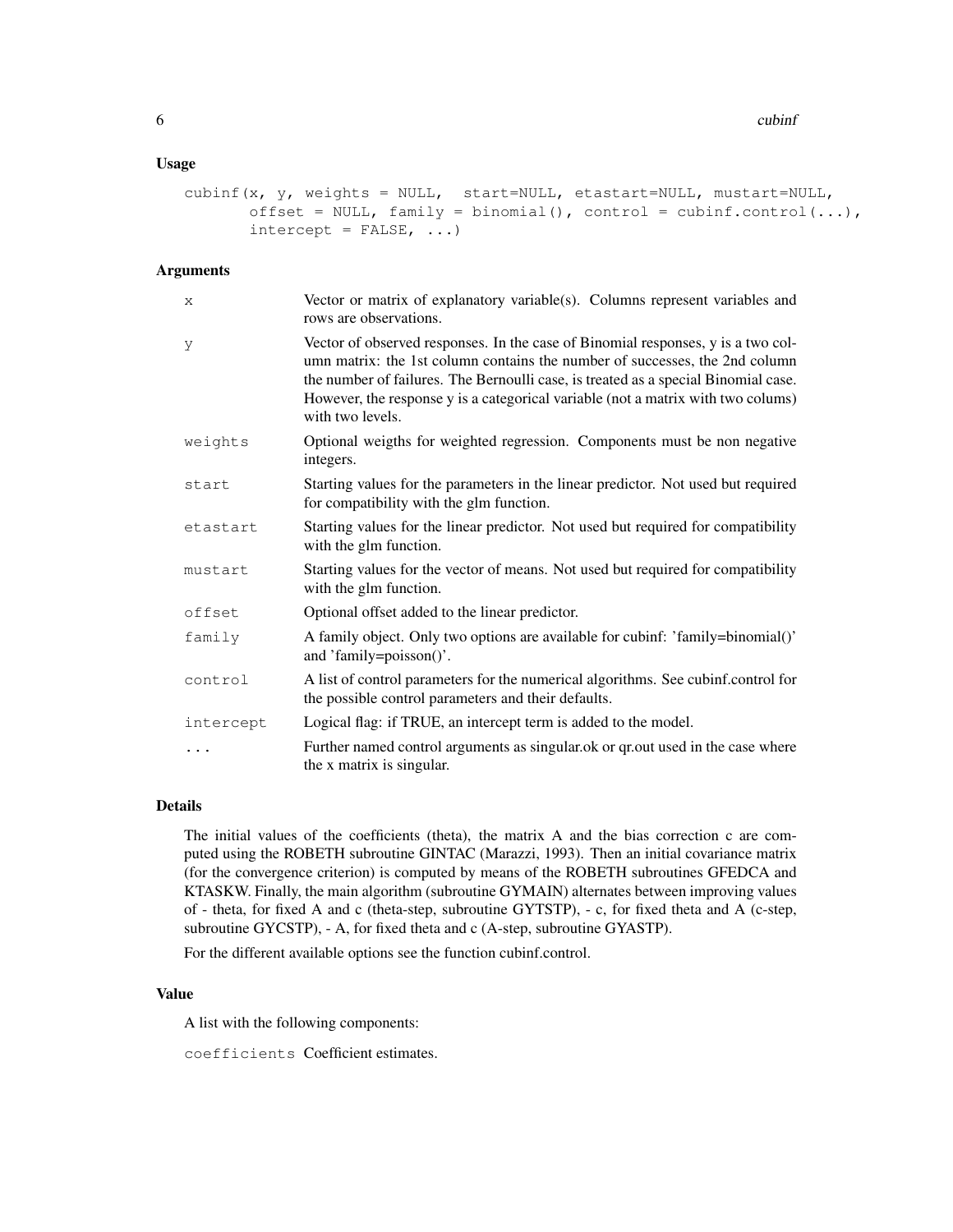#### cubinf 7

| residuals         | Working residuals.                                                                                                                                |
|-------------------|---------------------------------------------------------------------------------------------------------------------------------------------------|
| rsdev             | Deviance residuals.                                                                                                                               |
| fitted.values     |                                                                                                                                                   |
|                   | Fitted values.                                                                                                                                    |
| COV               | Estimated covariance matrix of the coefficients.                                                                                                  |
| rank              | Rank of the model matrix.                                                                                                                         |
|                   | df.residuals Degrees of freedom in the residuals.                                                                                                 |
| сi                | Vector of final bias corrections.                                                                                                                 |
| A                 | Final value of the matrix A.                                                                                                                      |
| аi                | Vector with components $a_i$ = ufact/ $ Ax_i $ (where $x_i^{\prime}$ ) <sup><math>\prime</math></sup> denotes the ith row of<br>the model matrix) |
| converged         | A logical value. FALSE if the maximum number of iterations was reached.                                                                           |
| control           | Control parameters.                                                                                                                               |
| prior.weights     |                                                                                                                                                   |
|                   | Input vector w (when some of its components are different from 1).                                                                                |
| family            | The family object used in the call to cubinf 'ics=1' for the Bernoulli case. 'ics=2'<br>for the Binomial case. 'ics=3' for the Poisson case.      |
| linear.predictors |                                                                                                                                                   |
|                   | Components of the linear predictor (the model matrix multiplied by the coeffi-<br>cient vector).                                                  |
| iter              | Number of iterations required in the main algorithm.                                                                                              |
| V                 | Coded value of the response.                                                                                                                      |
| gradient          | Vector of the final unscaled negative gradient of the objective function.                                                                         |
| inv.hessian       | Vector of the final inverse of the Hessian matrix in compact storage mode.                                                                        |

# References

Kuensch, H.R., Stefanski L.A., Carroll R.J. (1989). Conditionally unbiased bounded-influence estimation in general regression models, with application to generalized linear models. Journal of the American Statistical Association, 84, 460-466.

Marazzi, A. (1993). Algorithms, Routines, and S-functions for robust Statistics. Chapman and Hall, New York.

### See Also

glm(..., method="cubinf"), cubinf.control

```
library(robcbi)
  y \leftarrow c(5, 10, 15, 20, 30, 40, 60, 80, 100)x \leftarrow \text{matrix}c(0,1,0,0,1,0,0,1,0,0,0,1,0,0,1,0,0,1,0,0,0,1,1,1,1,0,0,0,0,0,0,0,0,0,0,1,1,1)nrow=9,byrow=FALSE)
  z <- cubinf(x,y, family=poisson, control=list(ufact=3.2), intercept=TRUE)
```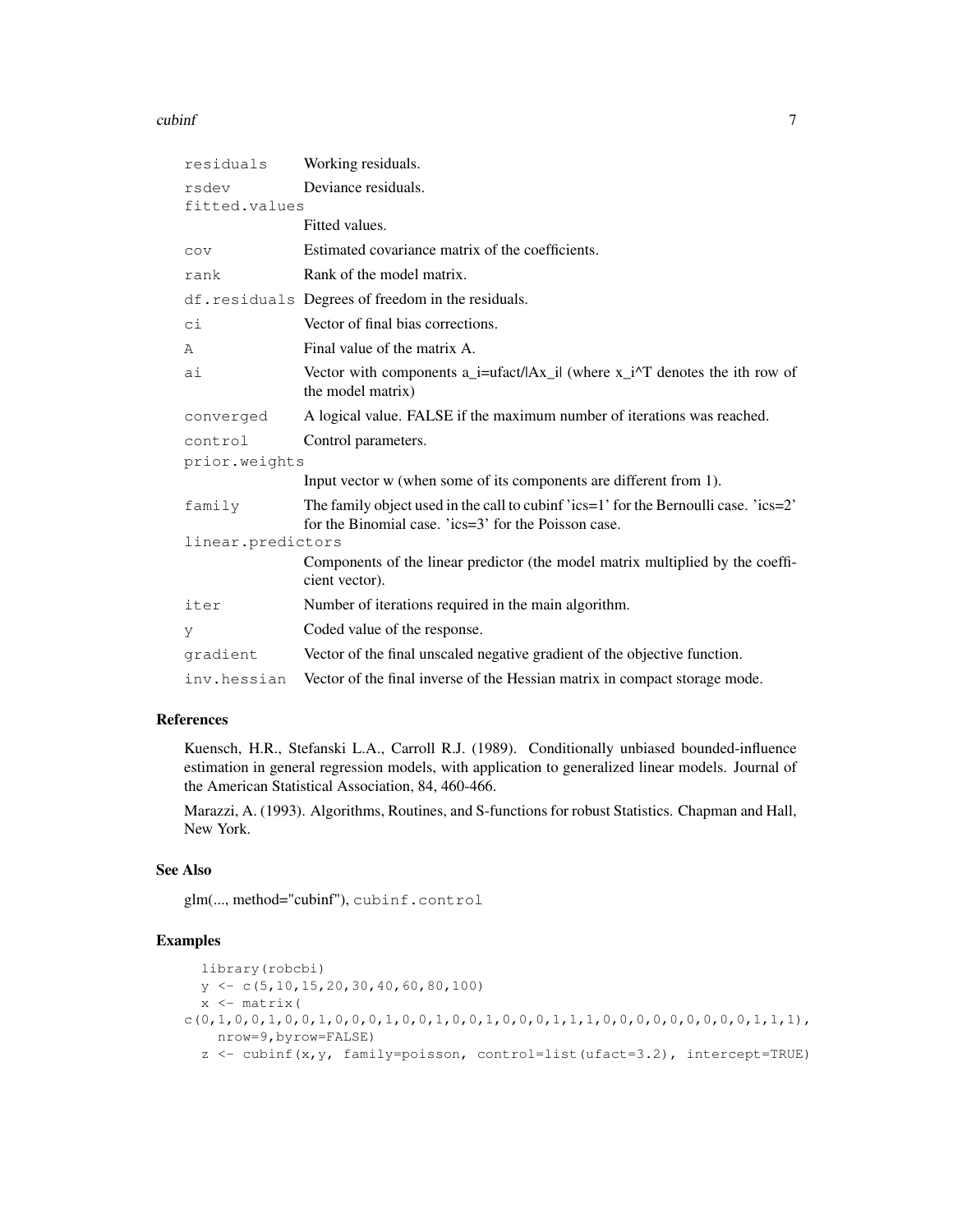```
z$iter
z$coeff
z <- cubinf(x,y, family=poisson, control=list(ufact=30), intercept=TRUE)
z$iter
z$coeff
```
cubinf.control *Control parameters for the function cubinf*

# Description

Allows the user to set parameters affecting the estimation of the discrete GLMs implemented in cubinf. Most control parameters are parameters of the ROBETH subroutine GYMAIN (Marazzi, 1993).

# Usage

```
cubinf.control(tlo = 0.001, tua = 1e-06, mxx = 30, mxt = 10, mxf = 10, ntm = 0, qmaiug = 1, ipo = 1, ilg = 2, icn = 1, icv = 1, ufact = 0, cpar = 1.5,
              null.dev=TRUE, ...)
```
# Arguments

| tlo | Relative precision for the convergence criterion of the main algorithm (GY-<br>MAIN) called by cubinf. The relative precision for the convergence criterion<br>in the lower level steps (theta-step, A-step and c-step) is '10*tlo'.                                                                                                                         |
|-----|--------------------------------------------------------------------------------------------------------------------------------------------------------------------------------------------------------------------------------------------------------------------------------------------------------------------------------------------------------------|
| tua | Tolerance used for the determination of the pseudo-rank.                                                                                                                                                                                                                                                                                                     |
| mxx | Maximum number of cycles for the main algorithm.                                                                                                                                                                                                                                                                                                             |
| mxt | Maximum number of iterations for the theta-step.                                                                                                                                                                                                                                                                                                             |
| mxf | Maximum number of iterations for the A-step.                                                                                                                                                                                                                                                                                                                 |
| ntm | Parameter to control iteration monitoring. When the number of iterations in the<br>theta-step reaches a multiple of 'ntm', the current parameter values as well as<br>the corresponding value of the objective function are printed.                                                                                                                         |
| qma | Relaxation factor for the theta-step.                                                                                                                                                                                                                                                                                                                        |
| iuq | Parameter for the choice of the u-function in the A-step. See Marazzi, 1993, for<br>details.                                                                                                                                                                                                                                                                 |
| ipo | Parameter for the choice of the steplength algorithm in the theta-step. If 'ipo=1',<br>a quadratic comparison function is minimized. If 'ipo=2', the Goldstein-Armijo<br>step length algorithm is used.                                                                                                                                                      |
| ilg | Parameter for the choice of the algorithm in the c-step. If 'ilg=1', the H-<br>algorithm is used. If 'ilg=2', the W-algorithm is used.                                                                                                                                                                                                                       |
| icn | Parameter for the choice of the convergence criterion for the theta-step and the<br>main algorithm. If 'icn=1', convergence is assumed when the change in each<br>coefficient is less than the tolerance $('10*11o')$ times an estimate of the coeffi-<br>cient variance. See Marazzi (1993, p. 281), for the other options ('icn=2' and<br>$'$ icn= $3'$ ). |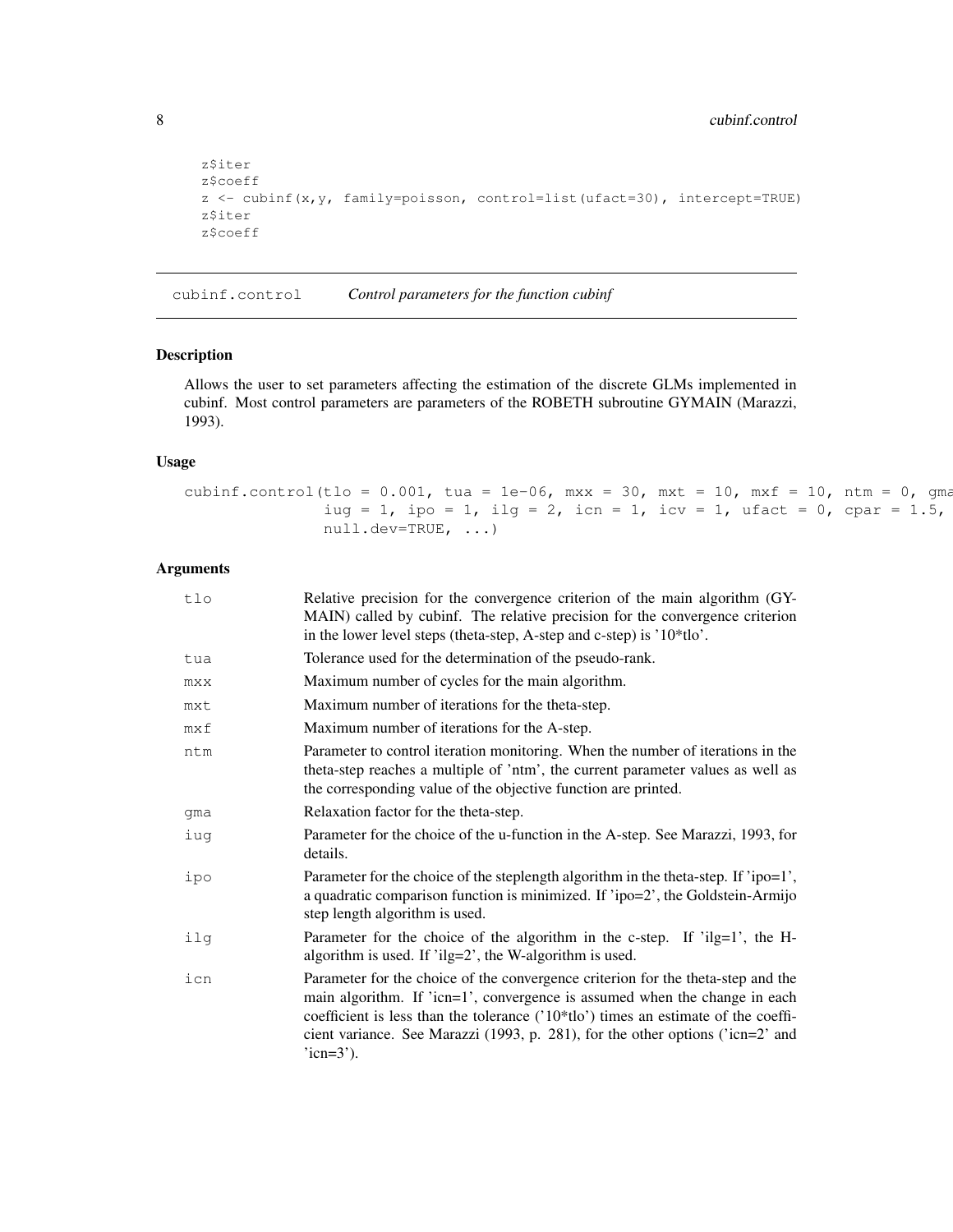# cubinf.missing 9

| icv      | Parameter for the choice of the convergence criterion for the A-step. If ' $icv=1$ ',<br>convergence is assumed when the norm of the difference between two consec-<br>utive values of A is less than the tolerance $(10*tol)$ . See Marazzi $(1993, p.288)$<br>and p. 301), for another option ( $icv=2$ ). |
|----------|--------------------------------------------------------------------------------------------------------------------------------------------------------------------------------------------------------------------------------------------------------------------------------------------------------------|
| ufact    | The tuning constant b is set equal to ufact*sqrt(p), where p is the dimension of<br>the observation vectors. The default value of b is $1.1*sqrt(p)$ ; this value is used<br>when 'ufact= $0$ ' on input.                                                                                                    |
| cpar     | Parameter used in determining an initial value of theta (standard Mallows esti-<br>mate, see Marazzi, 1993, p281).                                                                                                                                                                                           |
| null.dev | If 'null.dev=TRUE', the null deviance is computed. The null deviance is the<br>deviance of the model with no predictors.                                                                                                                                                                                     |
|          | Further named control arguments as singular ok or qr out used in the case where<br>the x matrix is singular                                                                                                                                                                                                  |

#### Value

List of control parameters.

# References

Marazzi, A. (1993). Algorithms, Routines, and S-functions for robust Statistics. Chapman and Hall, New York.

# See Also

cubinf

#### Examples

```
#To compute the classical estimates using cubinf, set:
control <- cubinf.control(ufact=300)
```
cubinf.missing *Missing methods for an object of class "cubinf"*

# Description

These functions are not implemented for an object of class "cubinf".

# Usage

```
anova(object, ...)
add1(object, ...)
drop1(object, ...)
```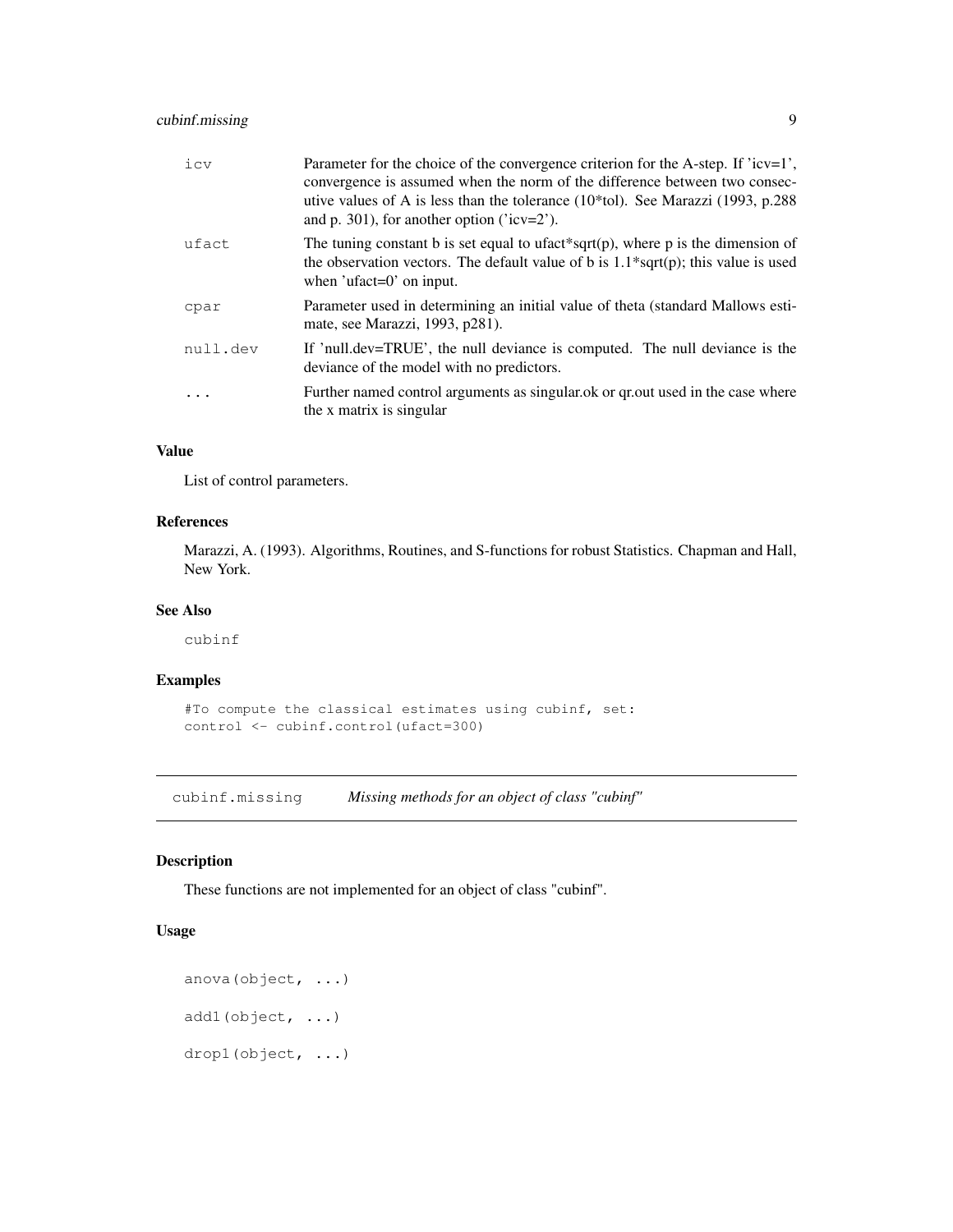```
step(object, ...)
```
#### Arguments

| object   | An object inheriting from class "glm" or "cubinf". |
|----------|----------------------------------------------------|
| $\cdots$ | Optional arguments according to the method.        |

#### See Also

The model fitting function qlm, cubinf

cubinf.summaries *Functions required by the corresponding access functions*

# Description

Auxiliary functions for residuals(), summary(), covar(), deviance(), family(), Rank(), rscale(), weights().

#### Usage

```
## S3 method for class 'cubinf'
residuals(object, type = c("deviance", "pearson", "response"), ...)
## S3 method for class 'cubinf'
summary(object, ...)
## S3 method for class 'cubinf'
covar(object)
## S3 method for class 'cubinf'
deviance(object, ...)
## S3 method for class 'cubinf'
family(object, ...)
## S3 method for class 'cubinf'
Rank(object)
## S3 method for class 'cubinf'
rscale(object)
## S3 method for class 'cubinf'
weights(object)
```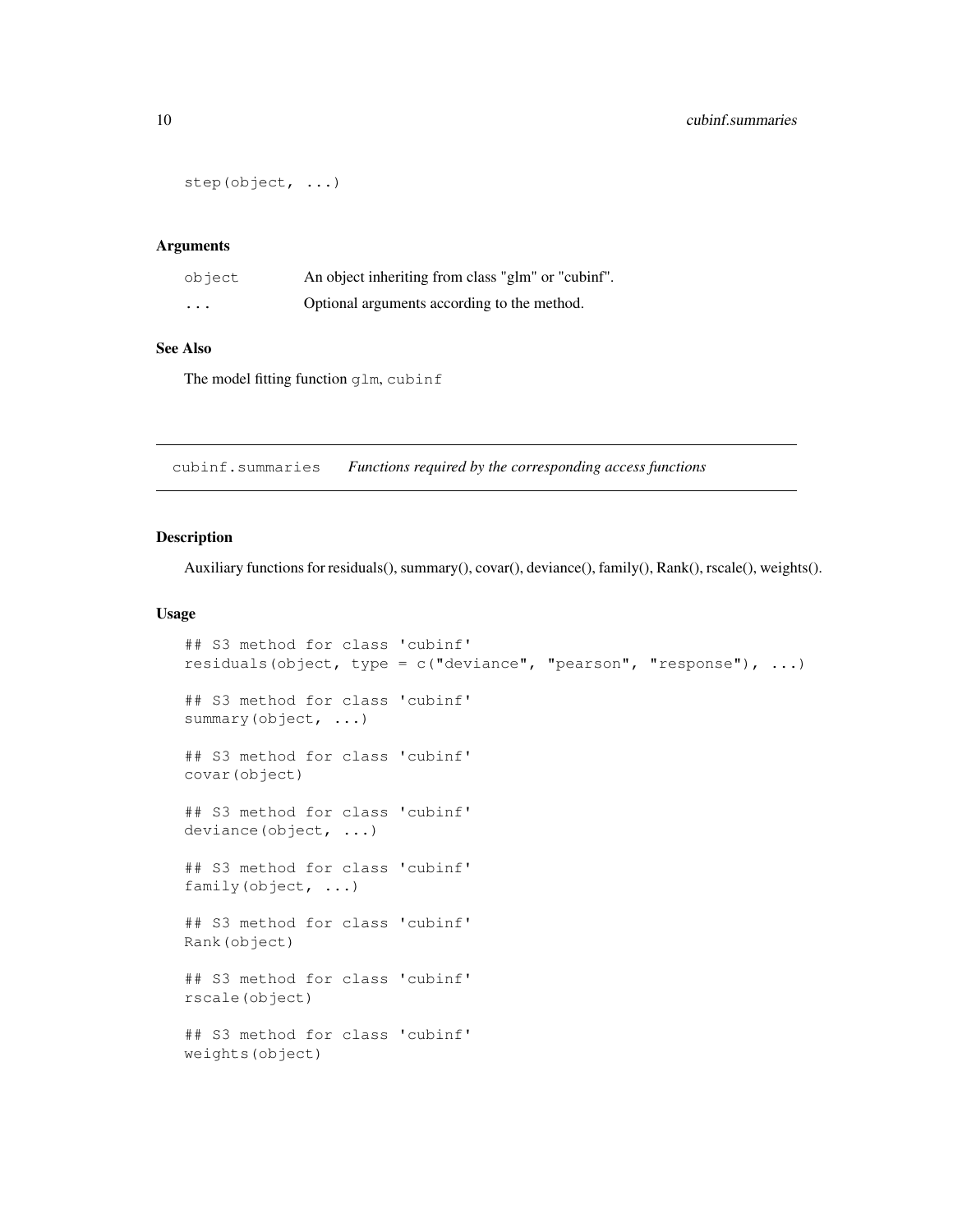# cubinf.summaries 11

# Arguments

| object                  | An object inheriting from class "cubinf".                    |
|-------------------------|--------------------------------------------------------------|
| type                    | A character string for the residual type.                    |
| $\cdot$ $\cdot$ $\cdot$ | Optional arguments. For summary, it can be correlation=TRUE. |

# Details

The generic functions coef, residuals, fitted, formula, deviance, rscale, r.squared, covar, correl, weights and Rank can be used to extract elements from an object of class "cubinf" returned by glm. The class "lm" functions effects, alias, add1, drop1, codekappa, proj, step, influence, anova and sensitivity are not implemented to objects of class "cubinf".

## Value

summary.cubinf returns a list with the following components:

| call           | The model formula used in glm.                                                                                         |
|----------------|------------------------------------------------------------------------------------------------------------------------|
| terms          | Terms object used in fitting the model.                                                                                |
| coefficients   |                                                                                                                        |
|                | A matrix with three columns, containing the coefficients, their standard errors<br>and the corresponding t-statistics. |
| dispersion     | Dispersion coefficient                                                                                                 |
| df             | Degrees of freedom for model and residuals.                                                                            |
| deviance.resid |                                                                                                                        |
|                | Deviance residuals                                                                                                     |
| family         | The family function used: binomial or poisson                                                                          |
| cov.unscaled   |                                                                                                                        |
|                | Unscaled covariance matrix of coefficient estimates.                                                                   |
| correlation    | Correlation matrix of coefficient estimates.                                                                           |
| deviance       | Deviance.                                                                                                              |
| null.deviance  |                                                                                                                        |
|                | Null deviance.                                                                                                         |
| iter           | Number of iterations of the main algorithm.                                                                            |
| nas            | A logical vector whose i-th component is TRUE if the i-th coefficient is NA.                                           |

# See Also

The model fitting function glm, cubinf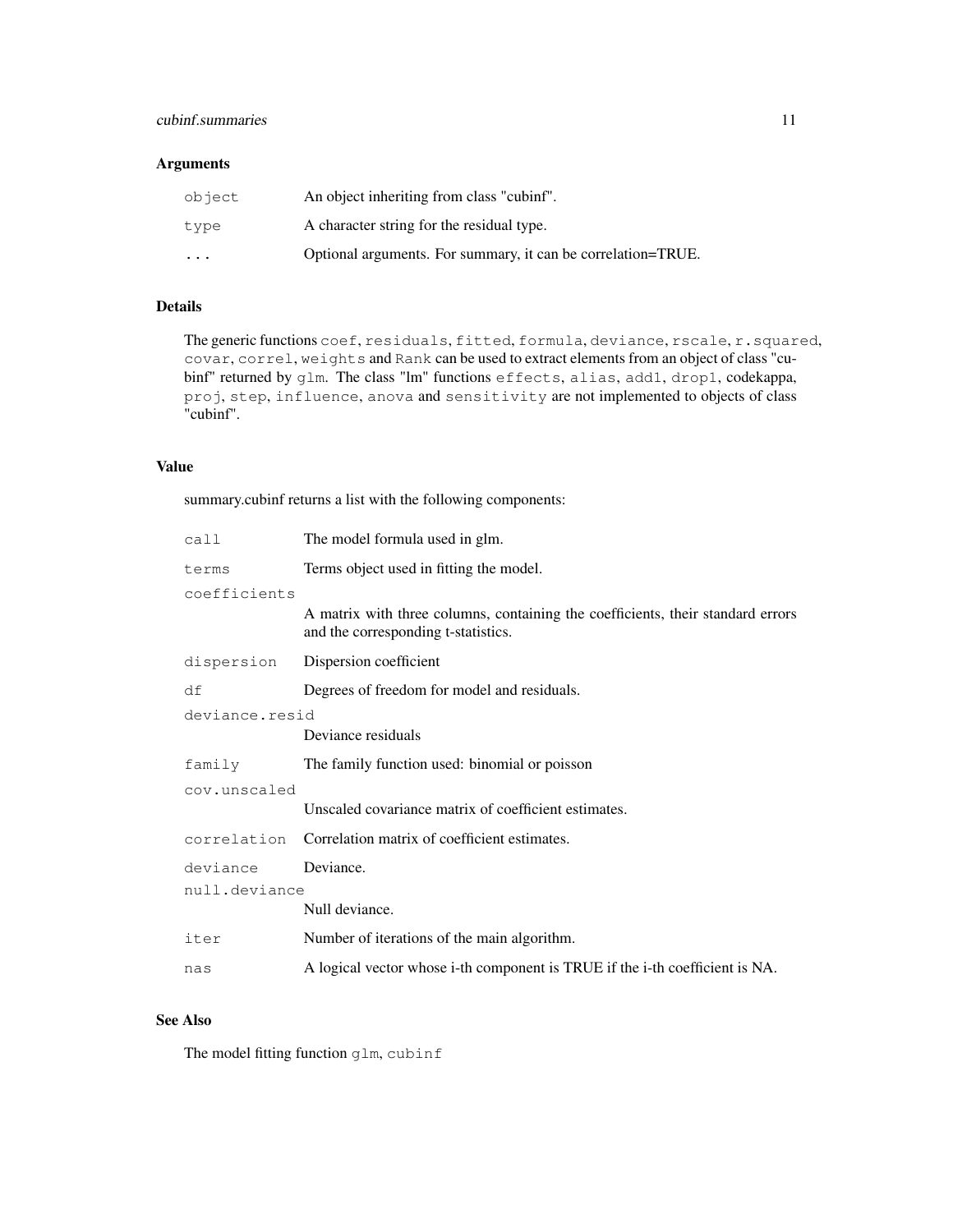12 Finney

#### Examples

```
library(robcbi)
data(Finney)
Vol <- Finney$Vol; Rate <- Finney$Rate; Resp <- Finney$Resp
lVol <-log(Vol); lRate <- log(Rate)
z.glm <- glm(Resp~lVol+lRate,family=binomial)
summary(z.glm)
z.cub <- glm(Resp~lVol+lRate,family=binomial,method="cubinf", ufact=3.2)
summary(z.cub)
weights(z.cub)
covar(z.cub)
deviance(z.cub)
Rank(z.cub)
residuals(z.cub)
rscale(z.cub)
```
Finney *Finney data from 'Annals of Eugenics' 1947*

#### Description

Finney data over 39 observations on occurence or not of vaso-constriction. The data were obtained in a study of the effect of the rate and volume of air inspired on a transcient vaso-constriction in the skin of the digits. The R function, plotFdat, for plotting the variables is included in the list.

#### Usage

data(Finney)

# Format

A list with the following components

Resp Occurence (Resp=1) or not (Resp=0) of vaso-constriction

Vol Volume of air inspired

Rate Observed Rate

plotFdat R function for plotting the response and explanatory variables

#### Source

Finney (1947), The truncated binomial distribution, Annals of Eugenics, 14: 319-328.

### References

Kuensch, H.R., Stefanski L.A., Carroll R.J. (1989). Conditionally unbiased bounded-influence estimation in general regression models, with application to generalized linear models. Journal of the American Statistical Association, 84, 460-466.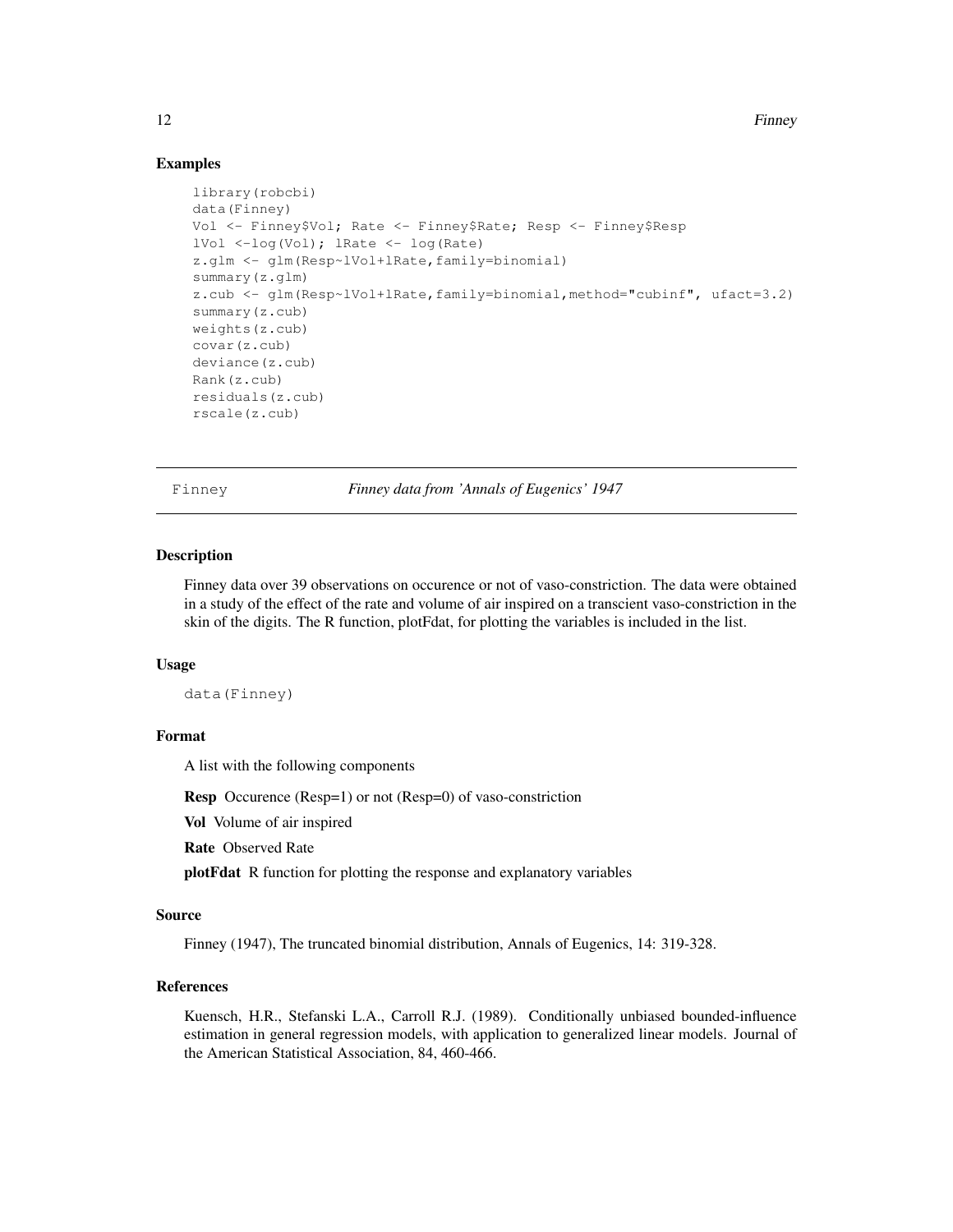# fits.compare 13

#### Examples

```
library(robcbi)
data(Finney)
Vol <- Finney$Vol; Rate <- Finney$Rate; Resp <- Finney$Resp
lVol <- log(Vol); lRate <- log(Rate)
```
fits.compare *Comparison of fits*

# Description

The fits.compare function accepts a sequence of objects of class "glm", "cubinf", or "aov" (with optional names), and creates a class "fits.compare" object. The print.fits.compare function prints summaries of each of the input objects in a manner suitable for comparing the input models.

# Usage

```
## S3 method for class 'fits.compare'
print(x, digits = max(3, .0ptions§digits - 3), ...)
```

```
fits.compare(...)
```
#### Arguments

| X.        | An object inheriting from class "fits.compare", the result of a call to fits.compare.                                                                                                        |
|-----------|----------------------------------------------------------------------------------------------------------------------------------------------------------------------------------------------|
| digits    | Minimal number of <i>significant digits</i> .                                                                                                                                                |
| $\ddotsc$ | In fits. compare $(0, \ldots)$ is a sequence of objects of class "lm", "lm.robust",<br>or "aov". Otherwise $\ldots$ represents further arguments passed to or from $\text{print}$<br>method. |

# Details

It is not recommended to compare objects with different structures.

#### See Also

The model fitting function qlm, cubinf

```
library(robcbi)
data(Finney)
Vol <- Finney$Vol; Rate <- Finney$Rate; Resp <- Finney$Resp
lVol <-log(Vol); lRate <- log(Rate)
z.glm <- glm(Resp~lVol+lRate,family=binomial)
z.cub <- glm(Resp~lVol+lRate,family=binomial,method="cubinf", ufact=3.2)
comp <- fits.compare(z.glm,z.cub)
comp
```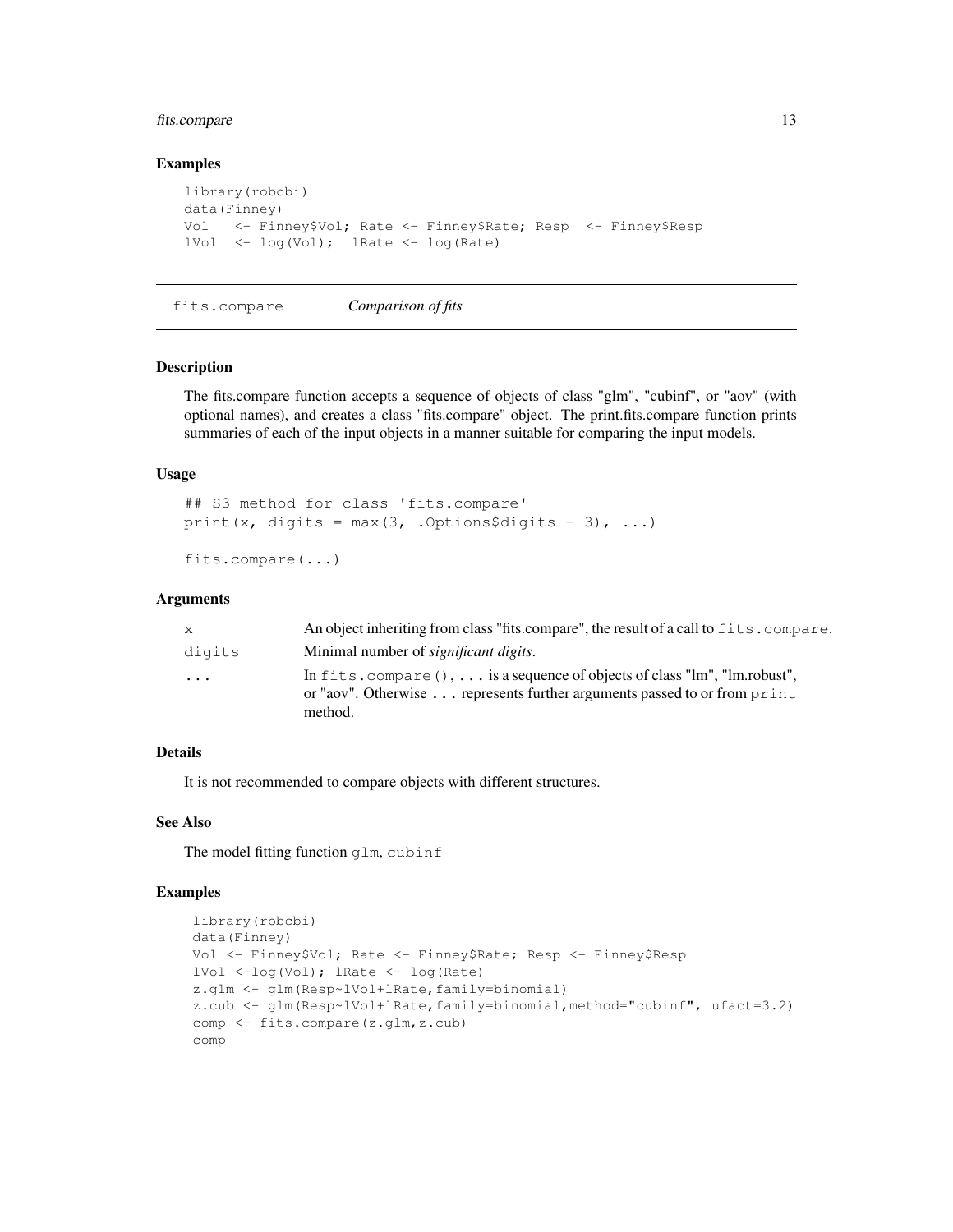Covariance matrix of the coefficient estimates, rank, scale estimate and the weights for class "glm" objects. All these functions are methods.

#### Usage

```
## S3 method for class 'glm'
covar(object)
## S3 method for class 'glm'
Rank(object)
## S3 method for class 'glm'
rscale(object)
## S3 method for class 'glm'
weights(object)
```
# Arguments

object An object inheriting from class "glm".

### Details

```
The generic accessor functions coef, residuals, fitted, formula, deviance, rscale,
covar, correl, weights and Rank can be used to extract elements from an object returned by
glm.
```
# See Also

The model fitting function glm

```
library(robcbi)
data(Finney)
Vol <- Finney$Vol; Rate <- Finney$Rate; Resp <- Finney$Resp
lVol <-log(Vol); lRate <- log(Rate)
z.glm <- glm(Resp~lVol+lRate,family=binomial)
summary(z.glm)
covar(z.glm)
Rank(z.glm)
rscale(z.glm)
weights(z.glm)
```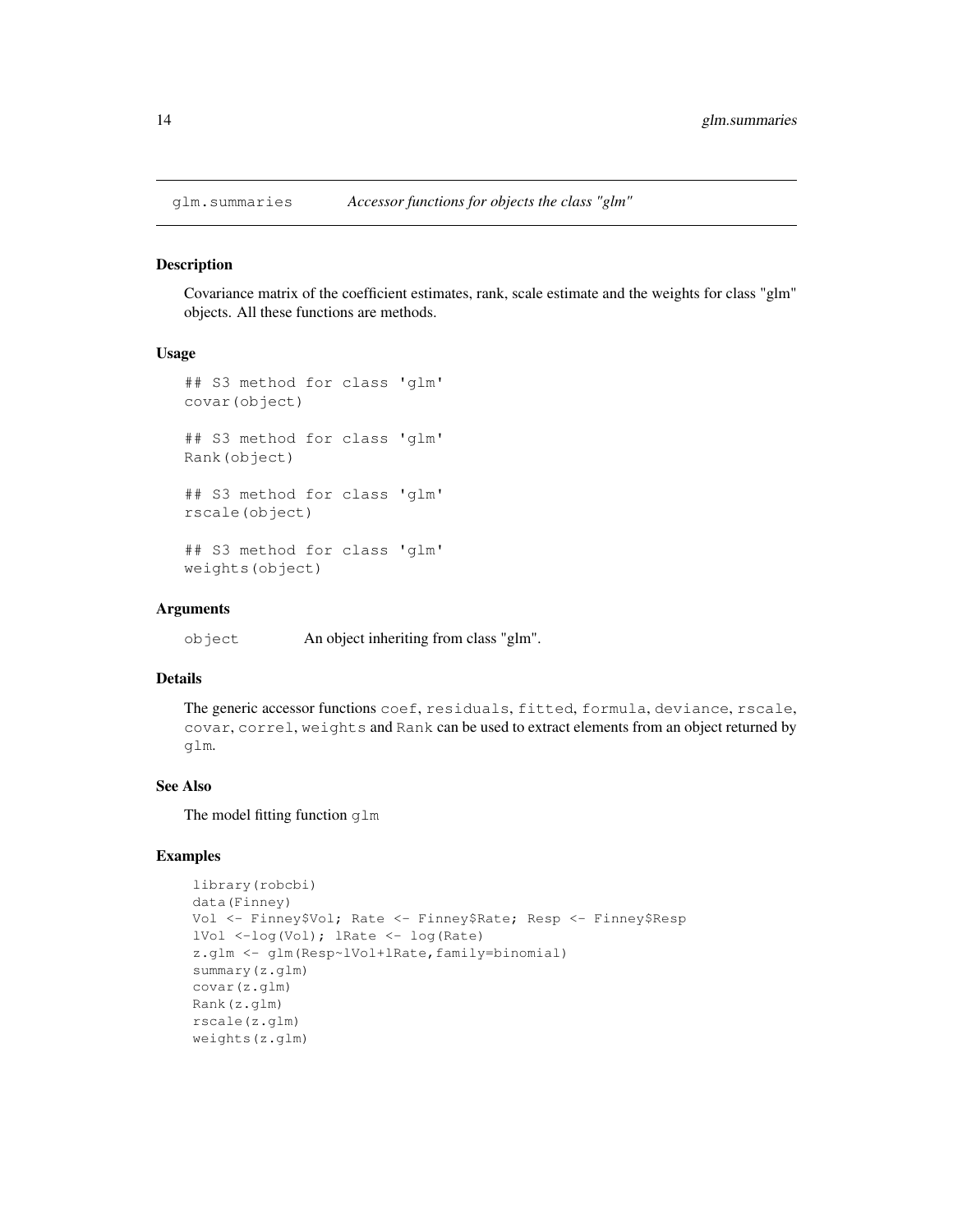Six plots are available: Residuals vs Fitted Values, Sqrt of abs(Residuals) vs Fitted Values, Response vs Fitted Values" and QQline of Residuals. r-f spread plot is not available and Cook's distances are not available for objects of class "cubinf".

#### Usage

```
## S3 method for class 'cubinf'
plot(x, residuals = NULL, smooths = FALSE, rugplot = FALSE, id.n = 0,
  ask = TRUE, num=0, ...
```
# Arguments

| x         | An object of class "cubinf"                                                                         |
|-----------|-----------------------------------------------------------------------------------------------------|
| residuals | The residuals to be used in the plots if not null.                                                  |
| smooths   | Logical indicating if a smoother should be added to most plots.                                     |
| rugplot   | Logical indicating if a "rug" representation of the data should be added to the<br>plot.            |
| id.n      | Number of points to be labelled in each plot, starting with the most extreme.                       |
| ask       | If ask=TRUE, the function operates in interactive mode.                                             |
| $\cdots$  | Optional arguments for par.                                                                         |
| num       | Integer between 0 and 6. If $num>0$ , plot the num-th choice in the previous list<br>in batch mode. |

#### See Also

glm.fit, plot.default

```
library(robcbi)
data(Finney)
Vol <- Finney$Vol; Rate <- Finney$Rate; Resp <- Finney$Resp
lVol <-log(Vol); lRate <- log(Rate)
z.cub <- glm(Resp~lVol+lRate,family=binomial,method="cubinf", ufact=3.2)
summary(z.cub)
## Not run:
plot(z.cub, smooth=TRUE, ask=TRUE)
## End(Not run)
```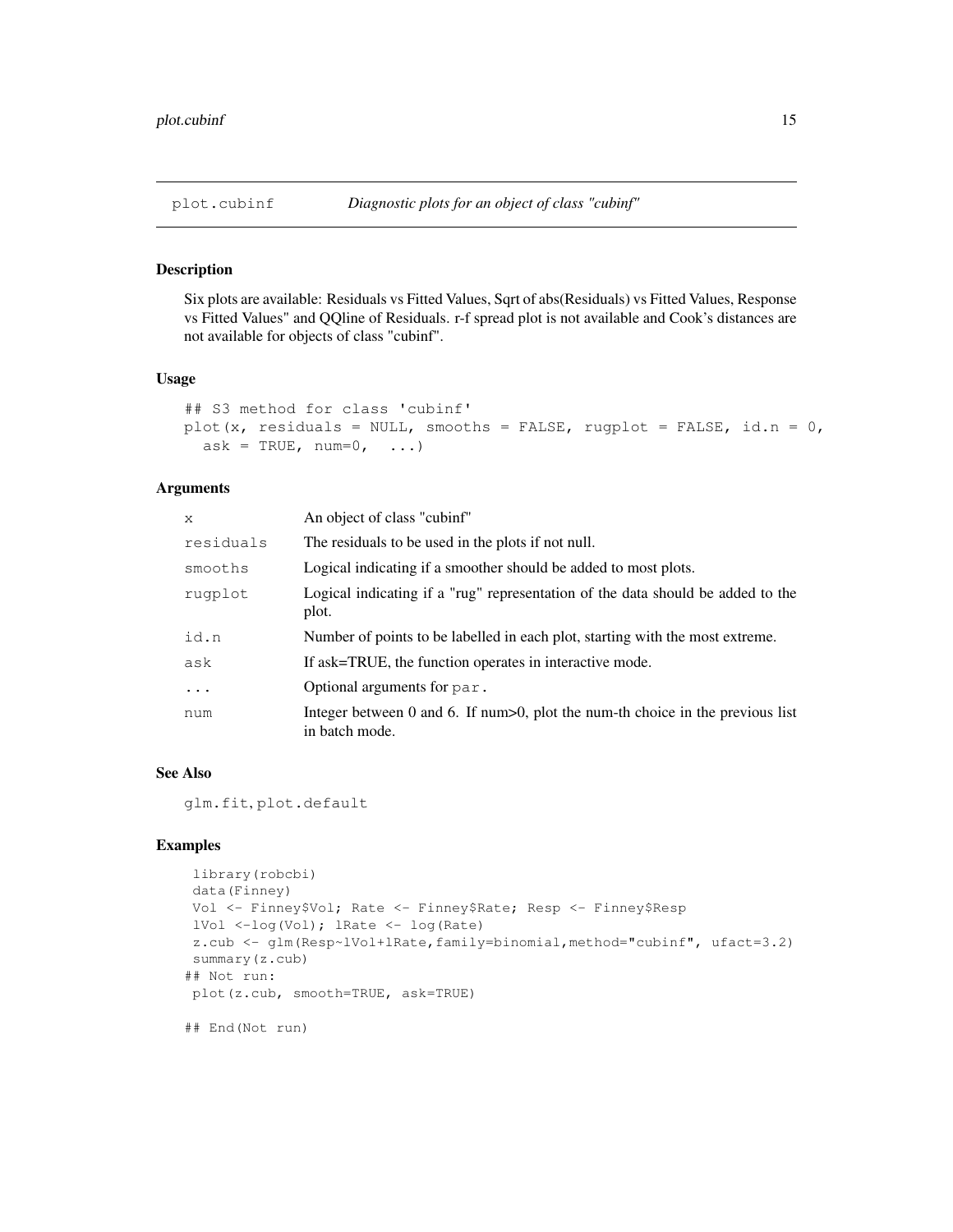Plots the results of a call to fits.compare. Plotting the "fits.compare" object results in a sequence of graphical displays. These displays are designed to be of use in comparing two sets of parameter estimates in linear models.

#### Usage

```
## S3 method for class 'fits.compare'
plot(x, xplots = FALSE, \ldots, ask = TRUE)
```
# Arguments

| X                       | An object inheriting from class "fits.compare", the result of a call to fits.compare.                                         |
|-------------------------|-------------------------------------------------------------------------------------------------------------------------------|
| xplots                  | If TRUE, the graphics are displayed.                                                                                          |
| $\cdot$ $\cdot$ $\cdot$ | Further arguments passed to or from plot method.                                                                              |
| ask                     | Graphical parameter, if TRUE (and the R session is interactive) the user is asked<br>for input, before a new figure is drawn. |

# Details

It is not recommended to compare objects with different structures.

# See Also

The model fitting function glm, cubinf

```
library(robcbi)
data(Finney)
Vol <- Finney$Vol; Rate <- Finney$Rate; Resp <- Finney$Resp
lVol <-log(Vol); lRate <- log(Rate)
z.glm <- glm(Resp~lVol+lRate,family=binomial)
z.cub <- glm(Resp~lVol+lRate,family=binomial,method="cubinf", ufact=3.2)
comp <- fits.compare(z.glm,z.cub)
comp
## Not run:
plot(comp)
## End(Not run)
```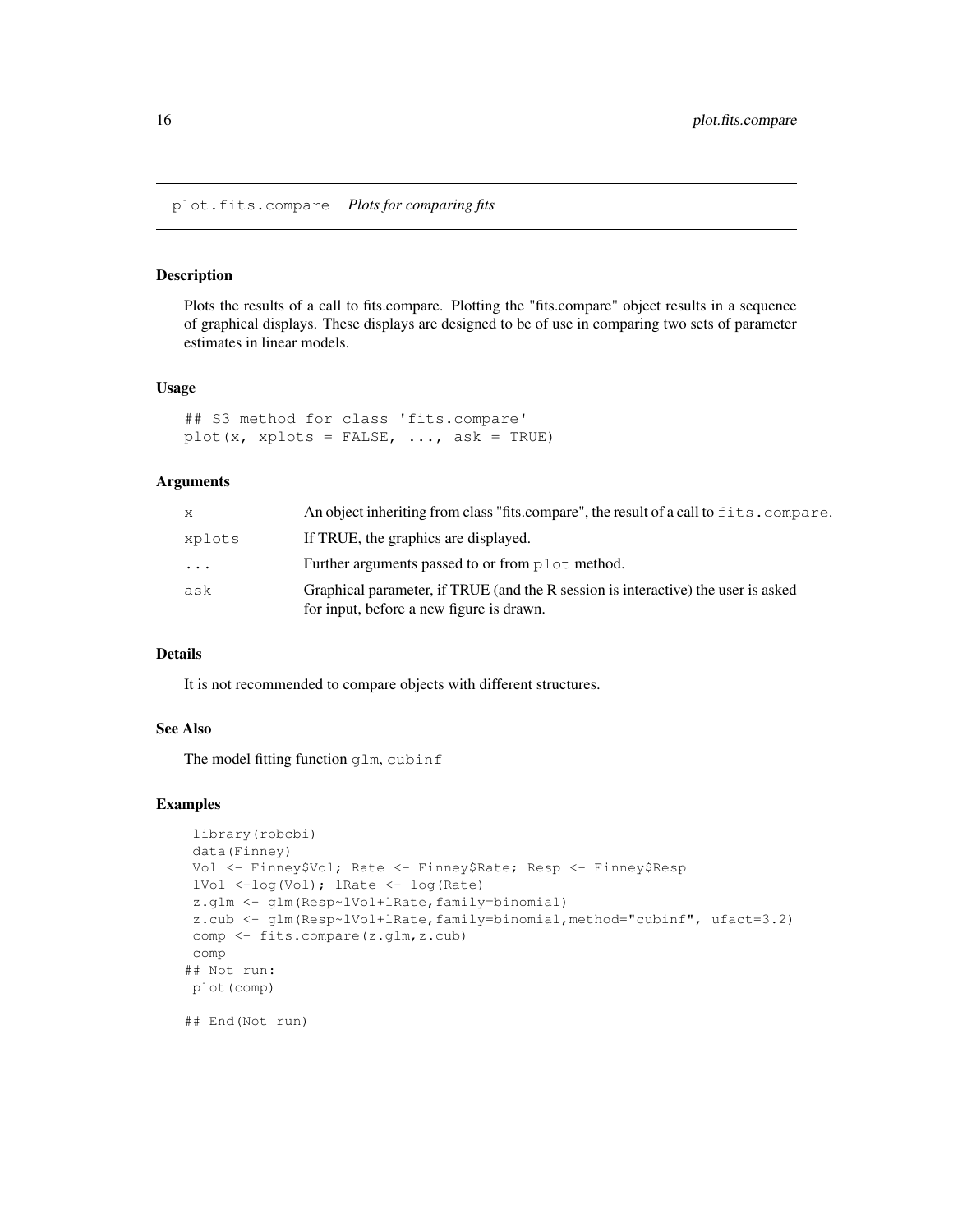predict.cubinf *Prediction methods for objects of class "cubinf"*

#### Description

Predictions provided by a model fit when method is "cubinf".

### Usage

```
## S3 method for class 'cubinf'
predict(object, newdata, type = c("link", "response", "terms"),
   se.fit = FALSE, terms = labels(object$terms), \ldots)
```
# Arguments

| Specify the explanatory variables to used.<br>newdata<br>The prediction type.<br>type<br>Logical to specify if standard errors are returned or not.<br>se.fit<br>The terms in newdata.<br>terms<br>Additional arguments affecting the predictions produced. | object | An object of class "cubinf" for which predictions are desired. |
|-------------------------------------------------------------------------------------------------------------------------------------------------------------------------------------------------------------------------------------------------------------|--------|----------------------------------------------------------------|
|                                                                                                                                                                                                                                                             |        |                                                                |
|                                                                                                                                                                                                                                                             |        |                                                                |
|                                                                                                                                                                                                                                                             |        |                                                                |
|                                                                                                                                                                                                                                                             |        |                                                                |
|                                                                                                                                                                                                                                                             |        |                                                                |

# Value

The value returned depends on type.

# References

Marazzi, A. (1993). *Algorithms, Routines, and S-functions for robust Statistics.* Chapman and Hall, New York.

Kuensch, H.R., Stefanski L.A., Carroll R.J. (1989). Conditionally unbiased bounded-influence estimation in general regression models, with application to generalized linear models. Journal of the American Statistical Association, 84, 460-466.

# See Also

predict.glm

```
library(robcbi)
data(Finney)
Vol <- Finney$Vol; Rate <- Finney$Rate; Resp <- Finney$Resp
df \leq data.frame(lVol = log(Vol), lRate = log(Rate), Resp = Resp)
z.cub <- glm(Resp~lVol+lRate,family=binomial,data=df,method="cubinf",ufact=3.2)
set.seed(123)
```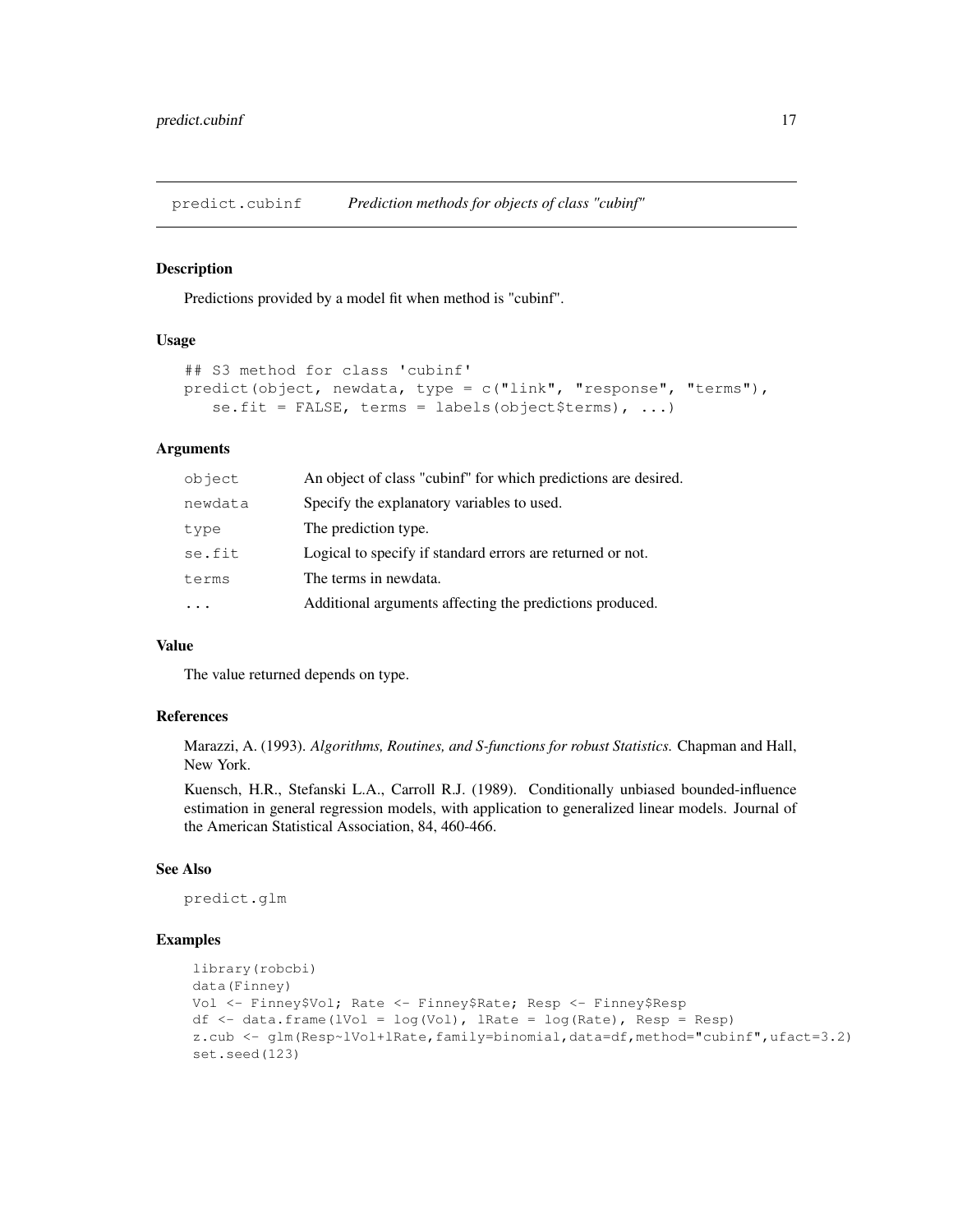```
rVol \le runif(20,0.4,3.7); rRate \le runif(20,0.3,3.75)
newdat <- data.frame(lVol=log(rVol),lRate=log(rRate))
predict(z.cub, newdat, type="response")
```
QQline *Add a theoretical QQ-line in a plot*

# Description

Adds a QQ-line for the values in x in the current plot.

#### Usage

 $QQline(x, \ldots)$ 

#### Arguments

| Х                    | The sample for QQ-line |
|----------------------|------------------------|
| $\ddot{\phantom{a}}$ | Graphical parameters   |

# Value

The intercept and the slope of the QQ-line are returned

#### References

Becker, R. A., Chambers, J. M. and Wilks, A. R. (1988) *The New S Language*. Wadsworth & Brooks/Cole.

```
library(robcbi)
data(Finney)
Vol <- Finney$Vol; Rate <- Finney$Rate; Resp <- Finney$Resp
lVol <-log(Vol); lRate <- log(Rate)
z.cub <- glm(Resp~lVol+lRate,family=binomial,method="cubinf", ufact=3.2)
x <- residuals(z.cub, type="deviance")
## Not run:
qqnorm(x, ylab = "Deviance Residuals")
QQline(x, lty = 2)## End(Not run)
```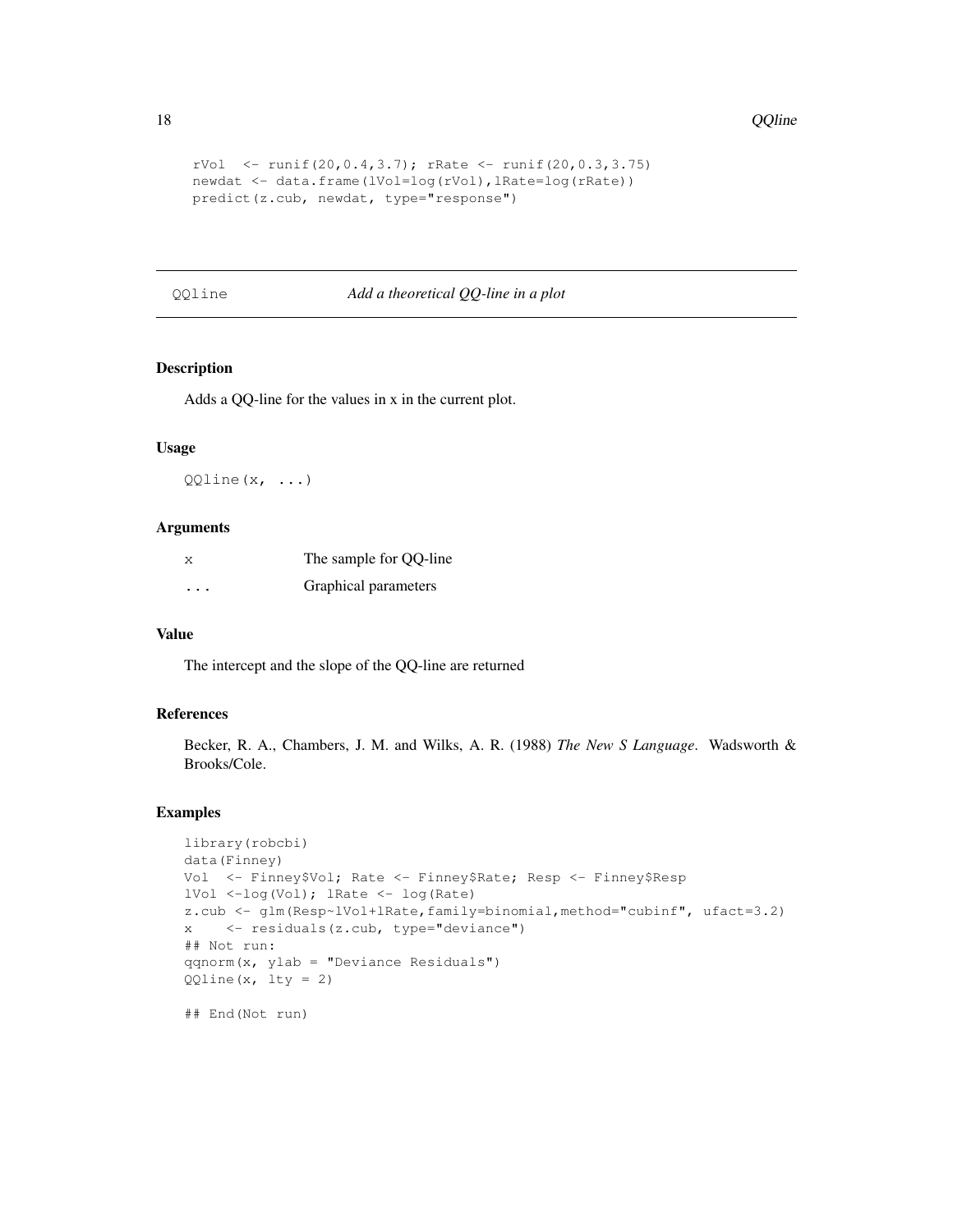```
robust.print.summaries
```
*Print methods for objects of class "cubinf", "cubinf.i", "summary.cubinf" or "glm.i"*

# Description

Printing linear model fits provided by glm or with method="cubinf"

#### Usage

```
## S3 method for class 'cubinf'
print(x, ai = FALSE, ci = FALSE, A.mat = FALSE, \ldots)
## S3 method for class 'summary.cubinf'
print(x, \ldots)## S3 method for class 'glm.i'
print(x, \ldots)
```
#### Arguments

| $\mathsf{x}$ | An object result of a call to summary. cubinf (first usage), to qlm with<br>method="cubinf" (second usage), to rscale.cubinf or to summary.cubinf<br>or to weights. cubinf or to covar. cubinf (third usage) and respectively<br>to rscale.glm or or to covar.glm or to weights.glm. |
|--------------|--------------------------------------------------------------------------------------------------------------------------------------------------------------------------------------------------------------------------------------------------------------------------------------|
| ai           | Vector with components a_i=ufact/ $ Ax_i $ (where $x_i^{\gamma}$ denotes the ith row of<br>the model matrix).                                                                                                                                                                        |
| ci           | Vector of the final bias corrections.                                                                                                                                                                                                                                                |
| A.mat        | The final value of the matrix A.                                                                                                                                                                                                                                                     |
|              | Further optional arguments according to the print method. Implicit argument in<br>all these functions is digits $= max(3, .Options\$ igits - 3).                                                                                                                                     |

#### References

Kuensch, H.R., Stefanski L.A., Carroll R.J. (1989). Conditionally unbiased bounded-influence estimation in general regression models, with application to generalized linear models. Journal of the American Statistical Association, 84, 460-466.

Marazzi, A. (1993). Algorithms, Routines, and S-functions for robust Statistics. Chapman and Hall, New York.

### See Also

The model fitting function glm, cubinf